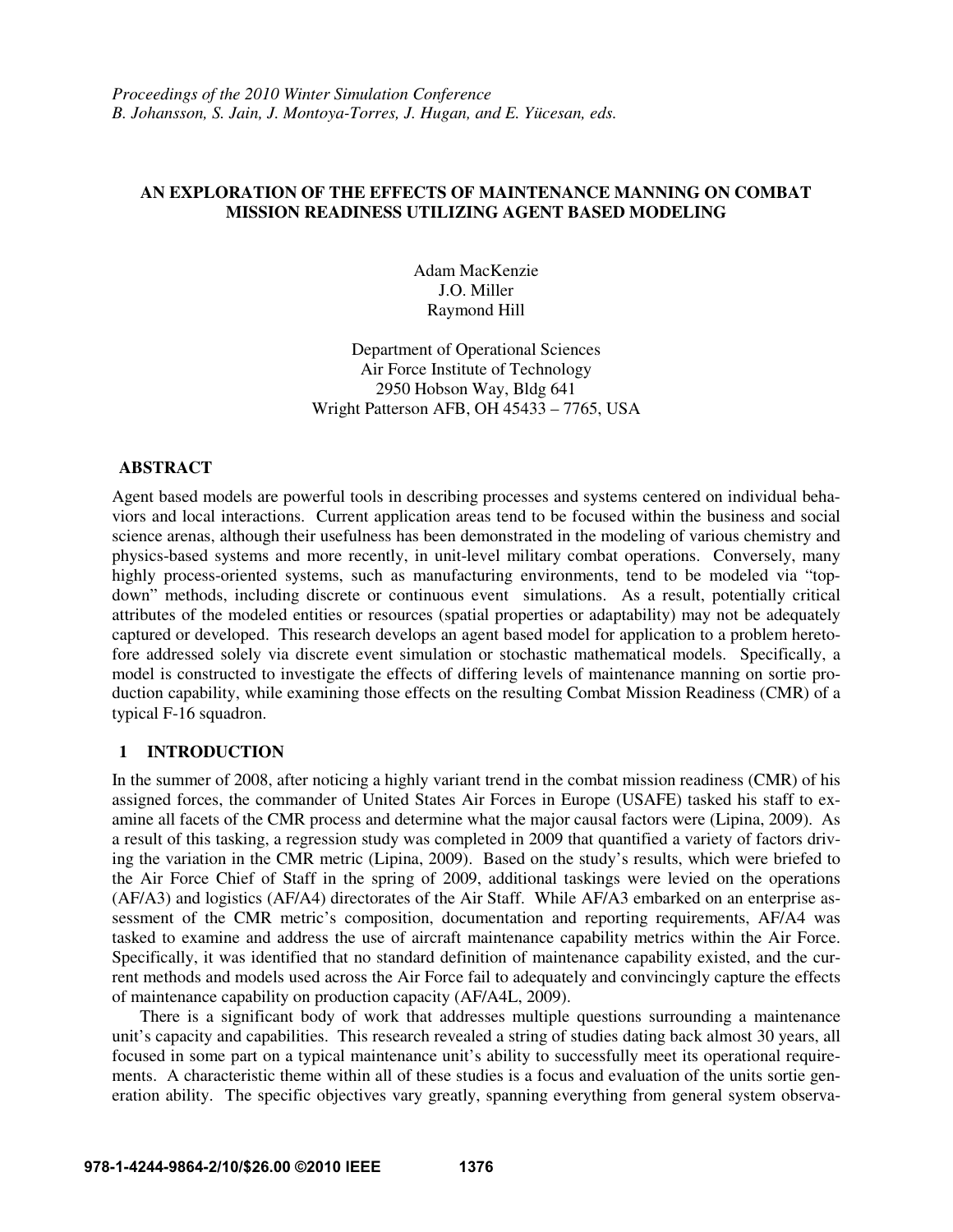tion and characterization to attempts to optimize one or more constituent sub-processes within the overall sortie generation process. These research efforts have employed many analytical methods, including discrete event simulation (Faas, 2003; Iakovidis, 2005), Markov decision analysis (Dietz, 1991) and neural networks (Dagg, 1991). Some of these research efforts even specifically addressed the issue of maintenance capability and its potential effects on sortie production and overall readiness (Gotz and Stanton, 1986; Garcia and Racher, 1981). Regardless, the methodologies utilized follow a more traditional approach of decomposing the system under investigation and attempting to describe its behavior as the "sum of its parts", which has been shown to be "inadequate to model and analyze" some large and complex systems (Kaegi et al, 2009). In fact, research performed across multiple disciplines has shown that these traditional methods of system decomposition and subsequent reconstitution can prove not only inadequate but also potentially produce misleading results (Bobashev et al, 2007). Kaegi et al (2009) further argue that in these situations, agent based modeling (ABM) has a "high potential to help realistically model large and complex systems".

Sortie generation involves an exceptionally complex set of processes with a variety of stochastic elements and external influences. Whether one contemplates the individual electrician or crew chief on the flight line, the supply troop in the Logistics Readiness Squadron, or even individual aircraft or parts being moved up and down the supply chain, each plays a fundamental role in the overall process. Additionally, while the behaviors and motivations of each of these constituent pieces is relatively well understood, the resulting behavior of the system as a whole is more complex than any explanation any individual component could provide. This is the hallmark of a complex system (Flake, 2002), an environment directly suited to an ABM's ability to reveal "properties of systems that are not properties of the agents themselves" (Jones, 2007).

### **2 AN AGENT BASED SORTIE GENERATION SIMULATION**

A model of the sortie generation process benefits from use of an ABM structure due to its identified complexity. Looking specifically at the inter-relationships between maintenance personnel across a variety of skill levels and job specialties and their potential outputs in terms of sortie production, an ABM provides a detailed individual-based perspective on the overarching process. The specific focus of this research involves the on-equipment maintenance portion of the sortie generation process. The simulation model is used to examine the effects of various levels of maintenance manning on sortie production and manning utilization while taking into account the specific abilities of individual maintenance personnel across a variety of job specialties and skill levels.

### **2.1 Simulation Model Development**

Development of the model required several key assumptions. These were: a) flying window remains constant; b) sortie load retains a set weekly pattern; c) aircraft configuration is not a concern; d) scheduled maintenance is not modeled; and e) collected data used to determine underlying distributions is assumed to be accurate and representative of the underlying real-world systems.

Figure 1 displays a top-level view of the modeled sortie generation process. Within the model, four separate agent types interact according to specific defined behaviors in order to accomplish the tasks making up various portions of the sortie generation process. In brief, the defined agent types are: Production Supervisor, Expediters, Aircraft and Maintenance agents. The Production supervisor provides general oversight and direction to the other agents. The expediter agents allocate personnel to their assigned tasks and are broken down into crew chief, avionics and mechanical (electro-environmental and propulsion) specialties.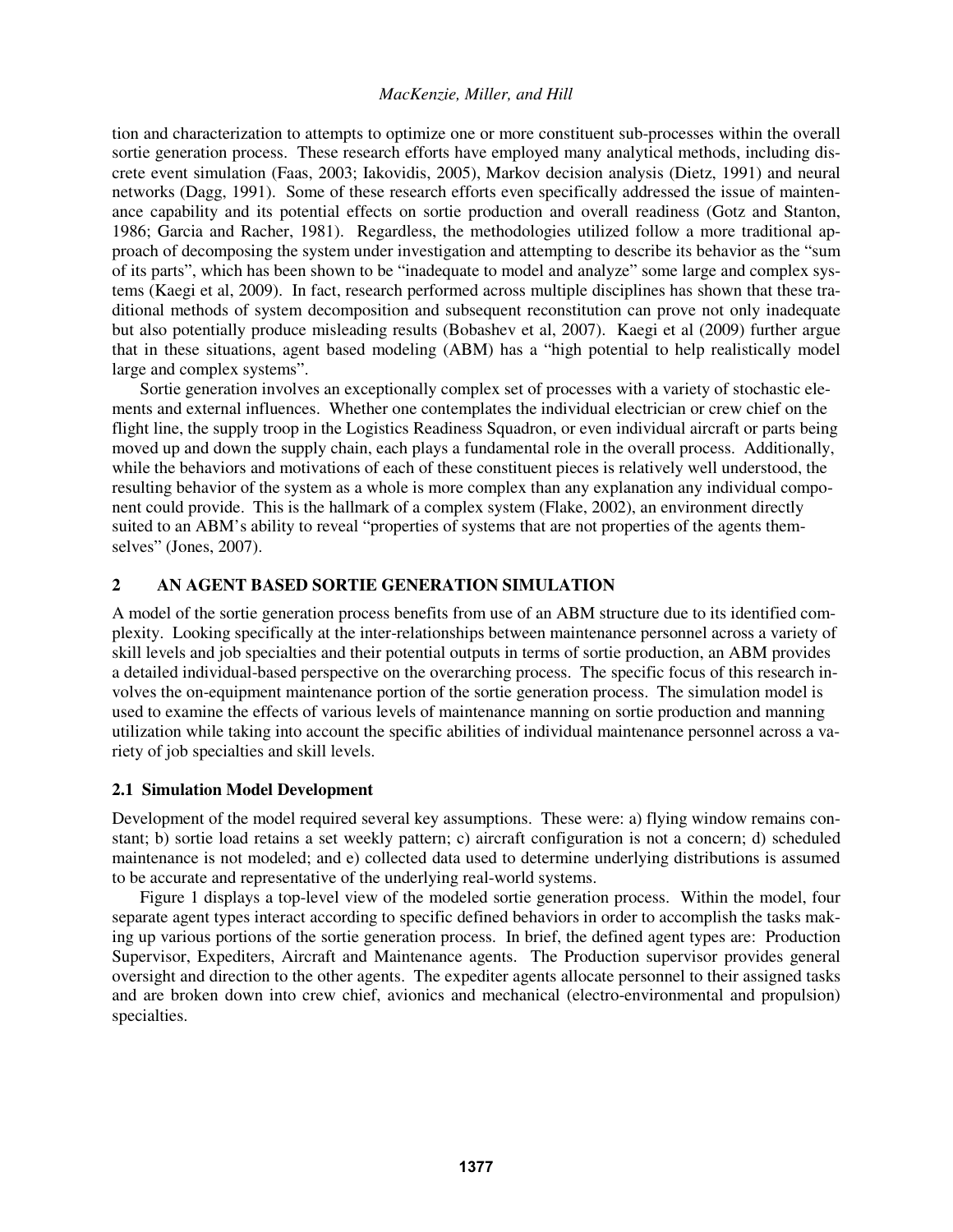

Figure 1: Modeled Sortie Generation Process

 Finally, the maintenance agents serve as assignable resources and are further defined by their Air Force Specialty Code (AFSC) of crew chief, avionics, electro-environmental or propulsion; and skill level (3-, 5- or 7-level). Each of the maintenance agents possess a learning curve which models their increase in efficiency (modeled as working speed) over time.

#### **2.2 Model Execution**

The model begins in an empty and idle state. Following the general outline of the process depicted in Figure 1, a sortie requirement is placed on the system, which results in the assignment of specific aircraft to the sortie and an allocation of additional aircraft designated as spares. Maintenance jobs are assigned to each of these aircraft, which are in turn assigned to individual maintenance crews by the appropriate expediter. Depending on the priority assigned to each job by the pro super, some jobs are opened as training opportunities for junior (3-level) maintenance troops. As jobs are completed, the released aircraft will fly their assigned sorties, return and be prepared for follow-on missions or receive their end-of-day inspections. This cycle is continuously repeated, with sorties being scheduled 5 days a week, and maintenance crews operating on 3 rotating 8-hour shifts per day.

 Aircraft breaks are stochastically determined at various points within the model. Each ground inspection carries a chance to uncover an issue, and each sortie has the potential for either an abort (immediate sortie failure) or Code 3 break (sortie completion, but aircraft lands with a maintenance issue). At each of these junctures, a random draw determines the number of issues found, and each of their associated Work Unit Codes (WUCs). All maintenance crew sizes and fix-time lengths for each task are stochastically determined via a multi-branch conditional tree. Conditioned on the identified WUC, separate trees identify both an AFSC and then a fitted theoretical distribution from which a fix-time is drawn. Finally, an assessment is made of the assigned team's mean efficiency rating, which is then used to modify the drawn fix time. The net effect is lengthened fix-times for lower efficiencies, with the unit's mean efficiency (and thus speed of work) increasing over time as individual maintenance agents learn their jobs. All repair distributions were based on 2 years of data from Spangdahlem AB, Germany.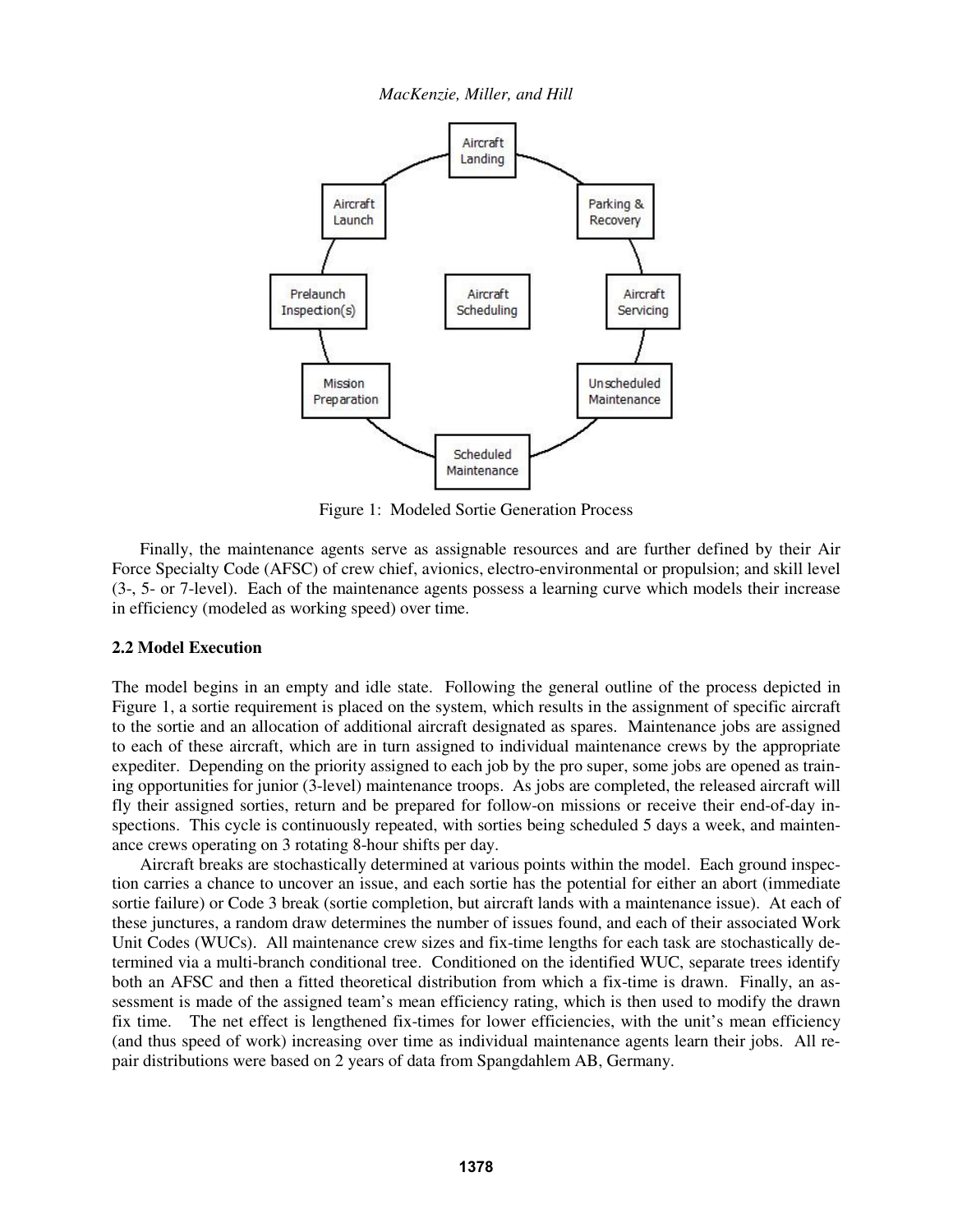# **3 ANALYSIS**

This section provides an analysis of the model's output when populated with a typical maintenance unit's maintenance manning levels. An additional response, maintenance efficiency, is also discussed.

# **3.1 Experimental Design**

Fourteen core responses were identified as outputs of interest from the model. Twelve responses were the daily utilization rates of each AFSC and skill level, and the final two were the weekly figures for sorties produced and sortie cancellations. An additional set of responses, maintenance efficiencies, were also analyzed. Each agent has a maintenance efficiency varied from 0 (no skill) to 1 (highly skilled). Each agent also had a learning curve (defined by AFSC) that was used to increase their efficiency based upon experience (time spent on tasks in model). This measured the average increase in efficiency across each AFSC and skill level, capturing the effects of varied manning availability scenarios on the ability of a unit to continue to train and develop its junior maintenance troops. Four factors of interest were identified to drive the experiment: manning levels for each of the four AFSCs modeled. A full-factorial  $2<sup>4</sup>$  experiment was executed. Using a baseline level of manning modeled after data gathered from Shaw AFB as centerpoints, high and low test levels were formulated based on a 10% increase or reduction in available manning for each AFSC.

# **3.2 Results**

Test results were based on a run length providing slightly over 7 months of operations and data after deleting the first week. While the majority of agent learning curves were based on a 12 month developmental cycle, this shorter time span allowed for additional replications and test points while still providing a solid indication of increased proficiency. After initial testing, it was determined that output variance stabilized after 20 replications; 25 replications per design point was used in subsequent analysis. Post-test evaluation of the responses indicated no severe departures from normality, so a series of standard ANOVA tests was performed for each of the responses. Results are provided in Table 1.

| <b>Responses</b>                                                                                                                                                                                | <b>Significant</b><br>Factor(s) | <b>Responses</b> | <b>Significant Factor(s)</b>     |
|-------------------------------------------------------------------------------------------------------------------------------------------------------------------------------------------------|---------------------------------|------------------|----------------------------------|
| CC3 UTE                                                                                                                                                                                         | CC, AV* Manning                 | <b>EE3 UTE</b>   | <b>EE</b> Manning                |
| <b>CC5 UTE</b>                                                                                                                                                                                  | CC Manning                      | <b>EE5 UTE</b>   | $CC, AV^*$ , EE, JET*<br>Manning |
| <b>CC7 UTE</b>                                                                                                                                                                                  | $CC, AV^*$ Manning              | <b>EE7 UTE</b>   | CC, AV, EE Manning               |
| AV3 UTE                                                                                                                                                                                         | <b>AV Manning</b>               | <b>JET 3 UTE</b> | AV, JET* Manning                 |
| <b>AV5 UTE</b>                                                                                                                                                                                  | AV, JET* Manning                | JET 5 UTE        | CC, JET Manning                  |
| <b>AV7 UTE</b>                                                                                                                                                                                  | AV Manning                      | JET 7 UTE        | $CC^*$ Manning                   |
| Sorties/Week                                                                                                                                                                                    | AV Manning                      | Cancels/Week     | <b>AV Manning</b>                |
| Legend: CC – Crew Chiefs, AV – Avionics, EE – Electro-Environmental, JET – Propulsion<br><b>UTE</b> - Utilization<br>* - P-value for significance (F-test) greater than 0.05, but less than 0.1 |                                 |                  |                                  |

 While the results presented in Table 1 are based on the varied numerical results provided from the model, the numbers are not the response of interest. With the variety of abstractions utilized to develop the model, the utility of these numerical responses as point estimators for true system performance is questionable. Instead, the surprising number of dependencies identified between disparate groups of manning is of key interest, chiefly because no interaction between any of these groups was included as a part of the model logic.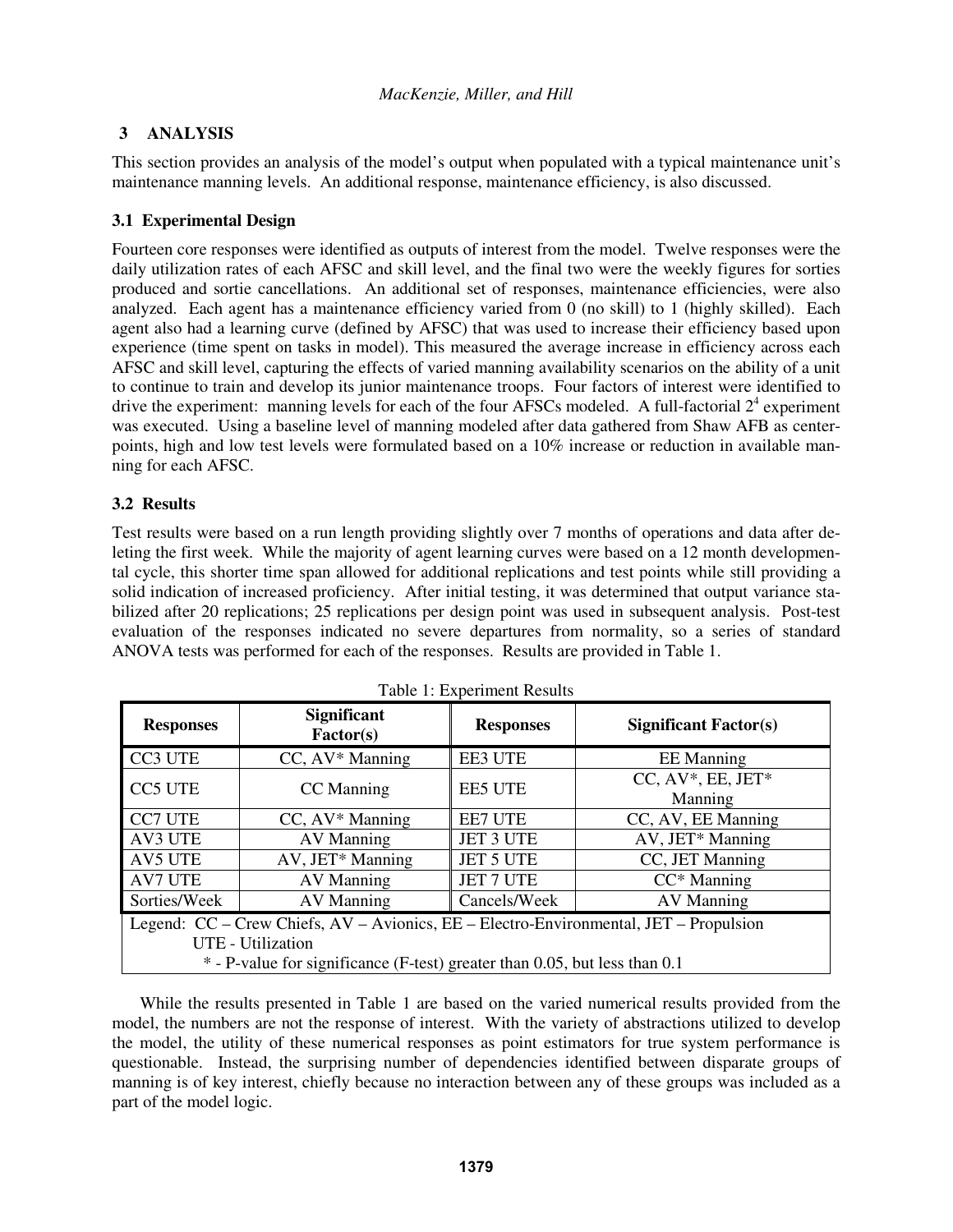Using the EE5 UTE response as an example, the original assumption was that the only factor of significance would be the EE manning pool. However, when one considers that the CC and AV AFSCs received the highest number of taskings, or that the average JET fix times tend to be somewhat lengthy, it is easy to see that modifications to the available manning for any of these AFSCs might drive maintenance timelines. Coupled with the fact that job priorities upgrade automatically if timelines were not being met, and potentially prohibit completion of any training, one can see that this could lead to shortened job times since the trainers (5- and 7-levels) are no longer slowing down work efforts in order to train lower skilllevel members.

 A separate evaluation was performed on the effects on efficiency gains as a result of differing manning levels. Figure 2 depicts results from the extreme cases, comparing the baseline case to the reduction and addition of 10% manning for all AFSCs simultaneously. The results serve as a reminder of the additional complexities within the modeled system. In this case, the seemingly counterintuitive reduction in overall efficiency gains is actually a result of the additional manning added to shifts where work load was not as heavy. As such, these results are largely colored by circumstances peculiar to the simulation, but also underscore the importance of proper shift manning, in addition to the overarching import of sufficient manning levels unit-wide.



Figure 2: Comparison of Average 3-level Efficiency Increase

#### **4 CONCLUSIONS**

This model and analysis has examined the effects of varied levels of manning availability on both the utilization and production capacity of a maintenance unit. As previously mentioned it is not the intent to assign specific significance to the numerical results presented, but instead to the insight gained on the multiple layers of interactions between the various AFSCs and skill levels in executing the sortie generation process.

 The results presented indicate a series of complex interactions between the various groups that make up the primary execution arm of the sortie generation process. Analysis shows that even slight changes in the structure of available manning can have significant effects on a unit's maintenance capacity and ability to develop over time. This has direct implications to any maintenance unit's capability to sustain and support a wing's CMR requirement.

#### **5 DISCLAIMER**

The views expressed in this article are those of the authors and do not reflect the official policy of the United States Air Force, the Department of Defense, of the US Government.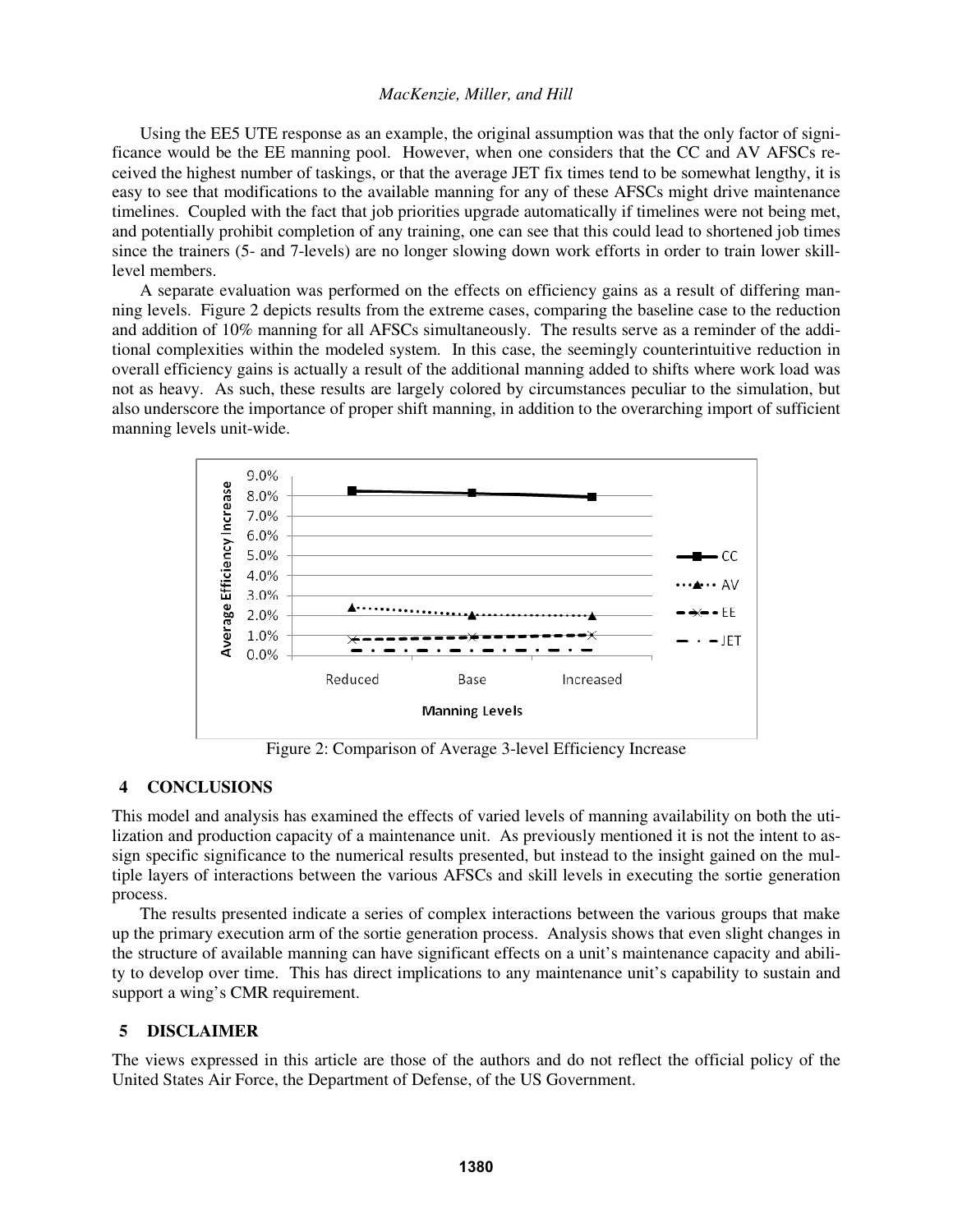## **REFERENCES**

- AF/A4L. 2009. Minutes of the Operational Maintenance Capability and Capacity Modeling (OMC2M) Workshop, Langley AFB, 15-17 December 2009.
- Bobashev, G.V., D. M. Goedecke, F. Yu, and J. Epstein. 2007. "A Hybrid Epidemic Model: Combining the Advantages of Agent-based and Equation-based Approaches," In *Proceedings of the 2007 Winter Simulation* Conference, eds. S. G. Henderson, B. Biller, M.-H Hsieh, J. Shortle, J. D. Tew, and R. R. Barton, 1532-1537. Piscataway, New Jersey: Institute of Electrical and Electronics Engineers, Inc.
- Dagg, J.M. 1991. *An Exploratory Application of Neural Networks to the Sortie Generation Forecasting Problem.* MS Thesis, AFIT/GLM/LSM/91S-11. School of Systems and Logistics, Air Force Institute of Technology (AU), Wright Patterson AFB OH, September 1991.
- Dietz, D.C. 1991. *Optimal Specialization and Allocation of Maintenance Manpower.* PhD Dissertation. The Pennsylvania State University, University Park PA, 1991.
- Faas, P.D. 2003. *Simulation of Autonomic Logistics System (ALS) Sortie Generation*. MS Thesis, AFIT/GOR/ENS/03-07. School of Engineering and Management, Air Force Institute of Technology (AU), Wright Patterson AFB OH, March 2003.
- Flake, G.W. 2002. "The Computational Beauty of Nature." Excerpt from published book. http://mitpress.mit.edu/books/FLAOH/cbnhtml/parts.html. November, 2002.
- Garcia, R., and J.P. Racher. 1981. *An Investigation Into a Methodology to Incorporate Skill Level Effects Into the Logistics Composite Model.* MS Thesis, AFIT/LSSR/81. School of Systems and Logistics, Air Force Institute of Technology (AU), Wright Patterson AFB OH, June 1981.
- Gotz, G.A., and R.E. Stanton. *Modeling the Contribution of Maintenance Manpower to Readiness and Sustainability.* Contract MDA903-85-C-0030. Santa Monica, CA: RAND Corporation, January 1986.
- Iakovidis, K. 2005. *Comparing F-16 Maintenance Scheduling Philosophies*. MS Thesis, AFIT/GLM/ENS/05-12. School of Engineering and Management, Air Force Institute of Technology (AU), Wright Patterson AFB OH, June 2005.
- Jones, G.T. 2007. "Agent-based Modeling: Use with Necessary Caution." *American Journal of Public Health, 97*(5): 780-781 (May 2007).
- Kaegi, M., R. Mock, and W. Kroger. 2009. "Analyzing Maintenance Strategies by Agent-based Simulations: A Feasibility Study." *Reliability Engineering and System Safety, 94*(9): 1416-1421 (September 2009).
- Lipina, A.J. 2009. *Identifying Critical Factors Affecting Combat Mission Ready Status Among USAF Europe's Aircrew.* Graduate Research Project, AFIT/IOA/ENC/09-01. School of Engineering and Management, Air Force Institute of Technology (AU), Wright Patterson AFB OH, June 2009.

### **AUTHOR BIOGRAPHIES**

**ADAM MACKENZIE** is a Mar 2010 graduate of the Air Force Institute of Technology, receiving a MS in Operations Research. After graduate he was assigned as an analyst at AF/A9. He can be reached at <Adam.Mackenzie@pentagon.af.mil>.

**J. O. MILLER** is a 1980 graduate of the U.S. Air Force Academy (USAFA) and retired from the Air Force as a Lt. Colonel in January 2003. In addition to his undergraduate degree from USAFA, he received an MBA from the University of Missouri at Columbia in 1983, his M.S. in Operations Research from the Air Force Institute of Technology (AFIT) in 1987, and his Ph.D. in Industrial Engineering from The Ohio State University in 1997. Dr. Miller is Director of the Center for Operational Analysis and an associate professor in the Department of Operational Sciences at AFIT. His research interests include combat modeling, computer simulation, and ranking and selection. He can be reached at <john.miller@afit.edu> .